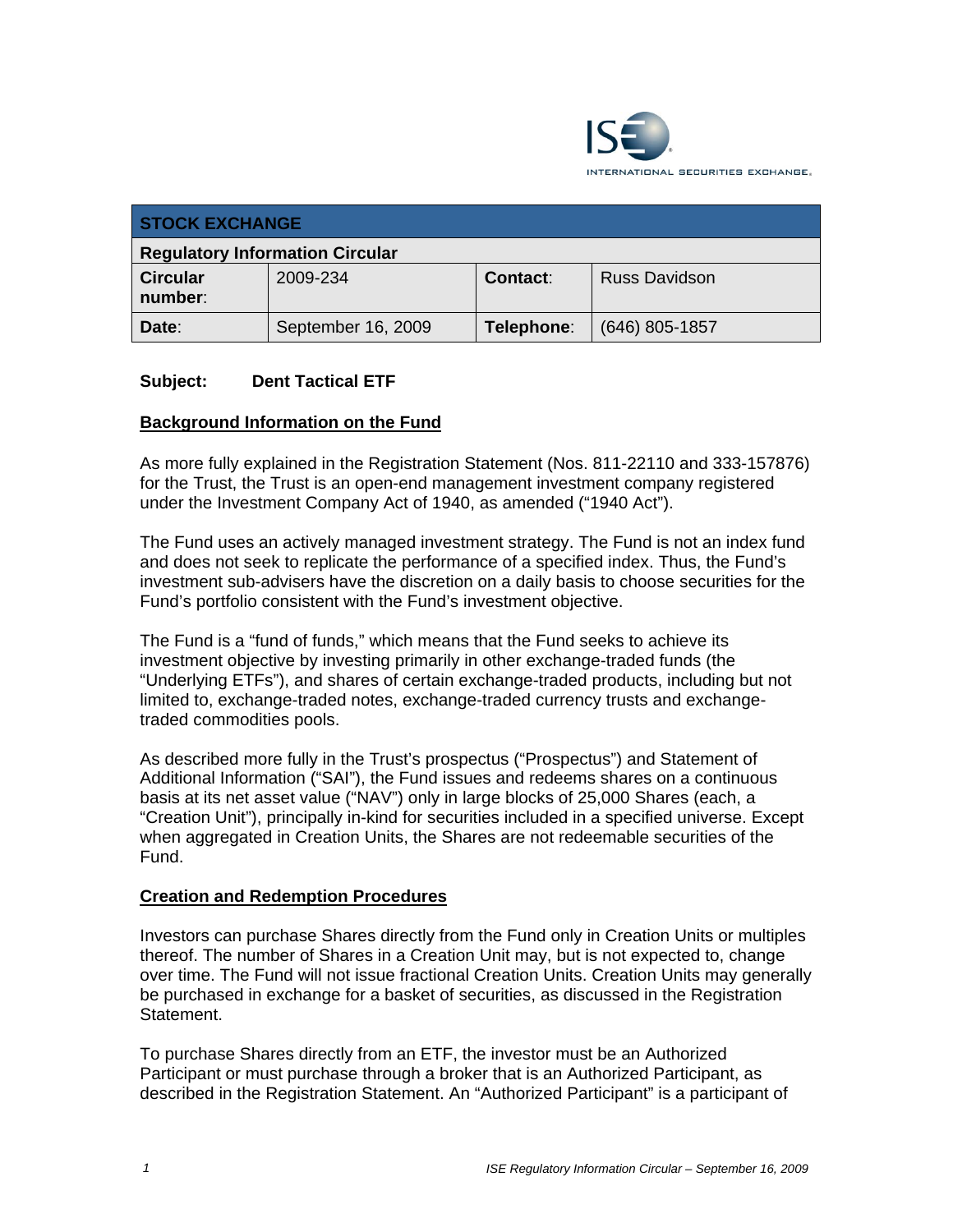the Continuous Net Settlement System of the NSCC or the DTC that has executed a Participant Agreement with the Distributor. The Fund will impose a "Creation Transaction Fee" on each purchase of Creation Units.

An investor may redeem Shares of the ETFs only in Creation Units or multiples thereof. To redeem Shares directly with an ETF, the investor must be an Authorized Participant or must redeem through an Authorized Participant. Creation Units generally may be redeemed in exchange for a basket of securities as described in the Registration Statement.

AdvisorShares Investments, LLC is the investment advisor to the Fund. Foreside Fund Services, LLC. is the distributor for the Fund ("Distributor"). The Bank of New York Mellon Corporation is the administrator, custodian and transfer agent for the Fund.

The Fund pays out dividends from its net investment income to shareholders annually. The Fund distributes its net capital gains, if any, annually.

The Fund is subject to the risks identified in the Prospectus as applicable to the Fund.

The Fund's registration statement describes the various fees and expenses for the Fund's Shares. For a more complete description of the Fund and the underlying portfolio, visit www.advisorshares.com.

### **Principal Risks**

Interested persons are referred to the Prospectus for a description of risks associated with an investment in the Shares. These risks include the risk that the Fund's return may not match the return of its index for a number of reasons including the incursion by the Fund of operating expenses and costs not applicable to its index. In addition, as noted in the Prospectus, the Shares may trade at market prices that may differ from their NAV. The NAV of the Shares will fluctuate with changes in the market value of the Fund's holdings. The market prices of the Shares will fluctuate in accordance with changes in NAV as well as the supply and demand for the Shares.

### **Exchange Rules Applicable to Trading in the Shares**

The Shares are considered equity securities, thus rendering trading in the Shares subject to the Exchange's existing rules governing the trading of equity securities.

### **Trading Hours**

Trading in the Shares on ISE is on a UTP basis and is subject to ISE equity trading rules. The Shares will trade from 8:00 a.m. until 8:00 p.m. Eastern Time. Equity Electronic Assess Members ("Equity EAMs") trading the Shares during the Extended Market Sessions are exposed to the risk of the lack of the calculation or dissemination of underlying index value or intraday indicative value ("IIV"). For certain derivative securities products, an updated underlying index value or IIV may not be calculated or publicly disseminated in the Extended Market hours. Since the underlying index value and IIV are not calculated or widely disseminated during Extended Market hours, an investor who is unable to calculate implied values for certain derivative securities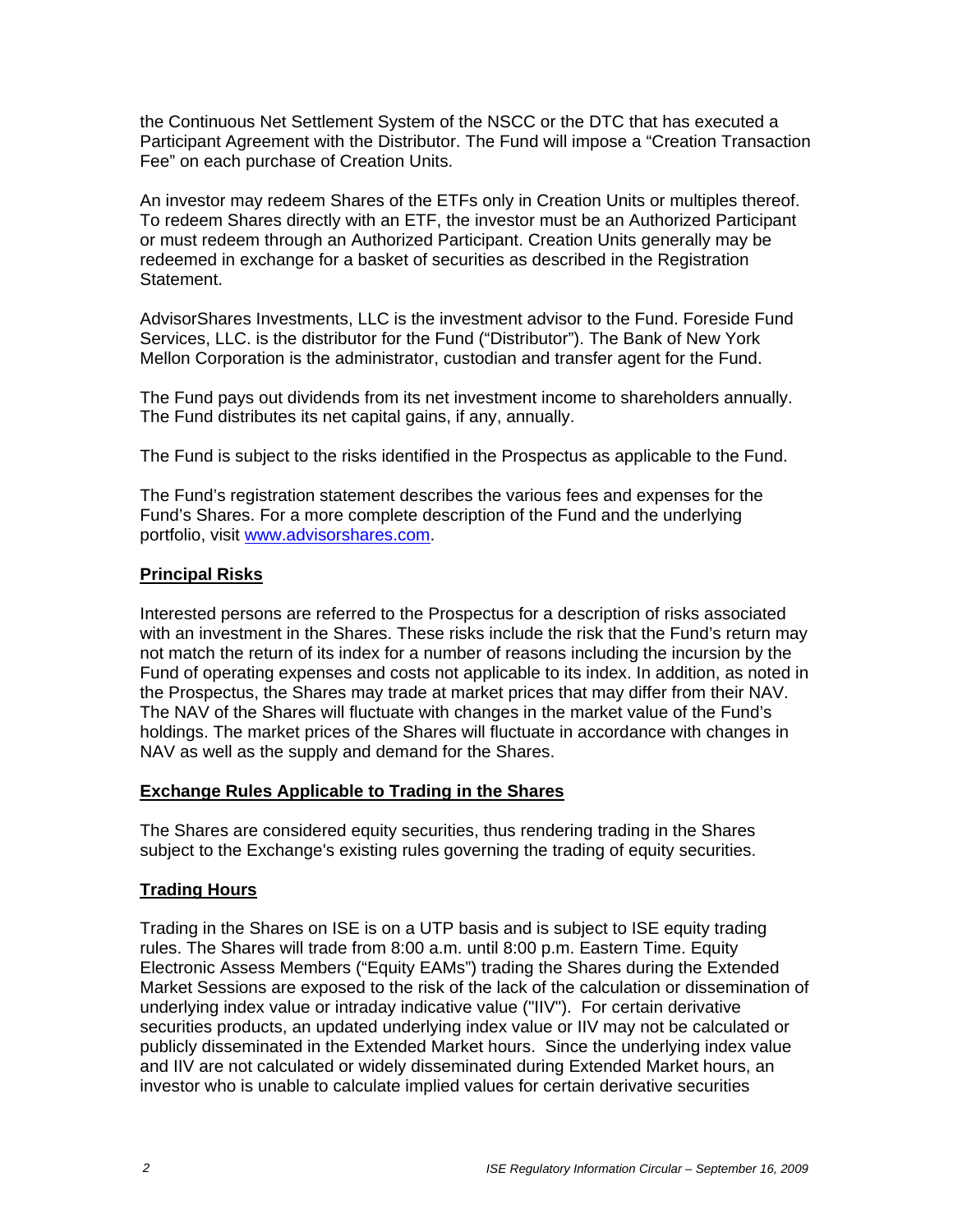products during Extended Market hours may be at a disadvantage to market professionals.

# **Trading Halts**

ISE will halt trading in the Shares in accordance with ISE Rule 2101(a)(2)(iii). The grounds for a halt under this Rule include a halt by the primary market because it stops trading the Shares and/or a halt because dissemination of the IIV or applicable currency spot price has ceased, or a halt for other regulatory reasons. In addition, ISE will stop trading the Shares if the primary market de-lists the Shares.

## **Delivery of a Prospectus**

Pursuant to federal securities laws, investors purchasing Shares must receive a prospectus prior to or concurrently with the confirmation of a transaction. Investors purchasing Shares directly from the Fund (by delivery of the Deposit Amount) must also receive a prospectus.

Prospectuses may be obtained through the Distributor or on the Fund's website. The Prospectus does not contain all of the information set forth in the registration statement (including the exhibits to the registration statement), parts of which have been omitted in accordance with the rules and regulations of the SEC. For further information about the Fund, please refer to the Trust's registration statement.

## **Exemptive, Interpretive and No-Action Relief Under Federal Securities Regulations**

The Commission has issued a letter dated September 14, 2009 (the "No- Action Letter") granting exemptive, interpretive and no-action relief from certain provisions of Rules 101 and 102 of Regulation M and Rule 10b-17 under the Securities Exchange Act of 1934 ("1934 Act") for the Fund. In addition, the Fund relies on the Commission's May 9, 2008 letter to WisdomTree Management, Inc. with respect to no-action, interpretative or exemptive relief from Section 11(d) of the 1934 Act and Rules 10b-10, 11d1-1, 15c1-5 and Rule 15cl-6 under the 1934 Act.

# **Regulation M Exemptions**

Generally, Rules 101 and 102 of Regulation M prohibit any "distribution participant" and its "affiliated purchasers" from bidding for, purchasing, or attempting to induce any person to bid for or purchase any security which is the subject of a distribution until after the applicable restricted period, except as specifically permitted in Regulation M. The provisions of the Rules apply to underwriters, prospective underwriters, brokers, dealers, and other persons who have agreed to participate or are participating in a distribution of securities.

The Commission issued a No-Action Letter by which persons participating in a distribution of shares of a fund may engage in secondary market transactions in such shares during their participation in such a distribution, despite the requirements of from Rule 101 under Regulation M. In addition, the SEC has permitted persons who may be deemed to be participating in the distribution of shares of a fund (i) to purchase securities for the purpose of purchasing creation unit aggregations of fund shares and (ii) to tender securities for redemption in Creation Unit Aggregations. Further, the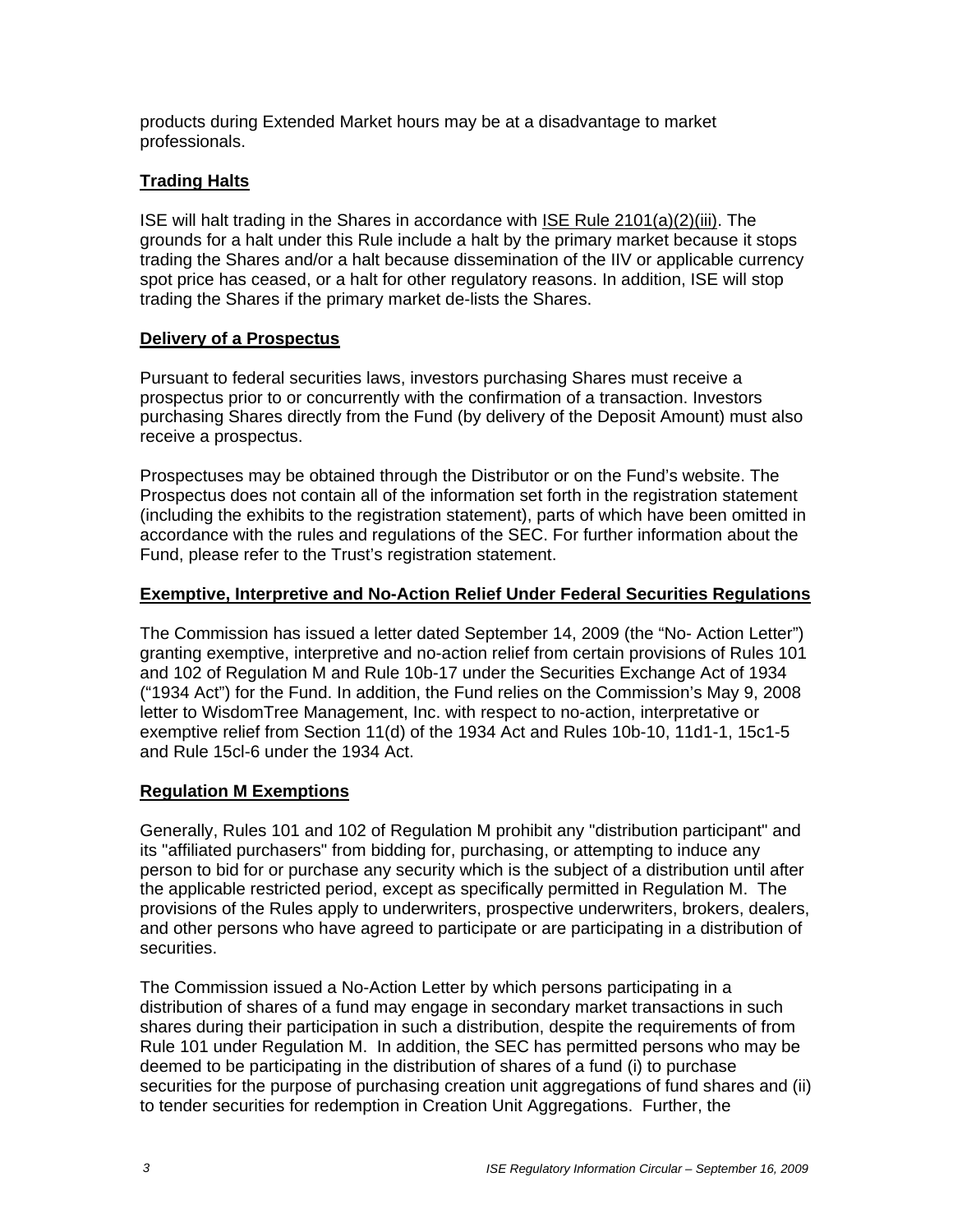Commission has clarified that the tender of fund shares to the Fund for redemption does not constitute a bid for or purchase of any of the Funds' securities during the restricted period of Rule 101. The Commission has issued a No-Action Letter to paragraph (e) of Rule 102 under Regulation M which allow the redemption of fund shares in creation unit aggregations during the continuous offering of shares.

#### **SEC Rule 10b-17**

Rule10b-17, with certain exceptions, requires an issuer of a class of publicly traded securities to give notice of certain specified actions (for example, a dividend distribution, stock split, or rights offering) relating to such class of securities in accordance with Rule 10b-17(b). The Commission has granted an exemption from the requirements of Rule 10b-17 to the Trust with respect to transactions in the Shares.

**This Regulatory Information Circular is not a statutory Prospectus. Equity EAMs should consult the Trust's Registration Statement, SAI, Prospectus and the Fund's website for relevant information.**